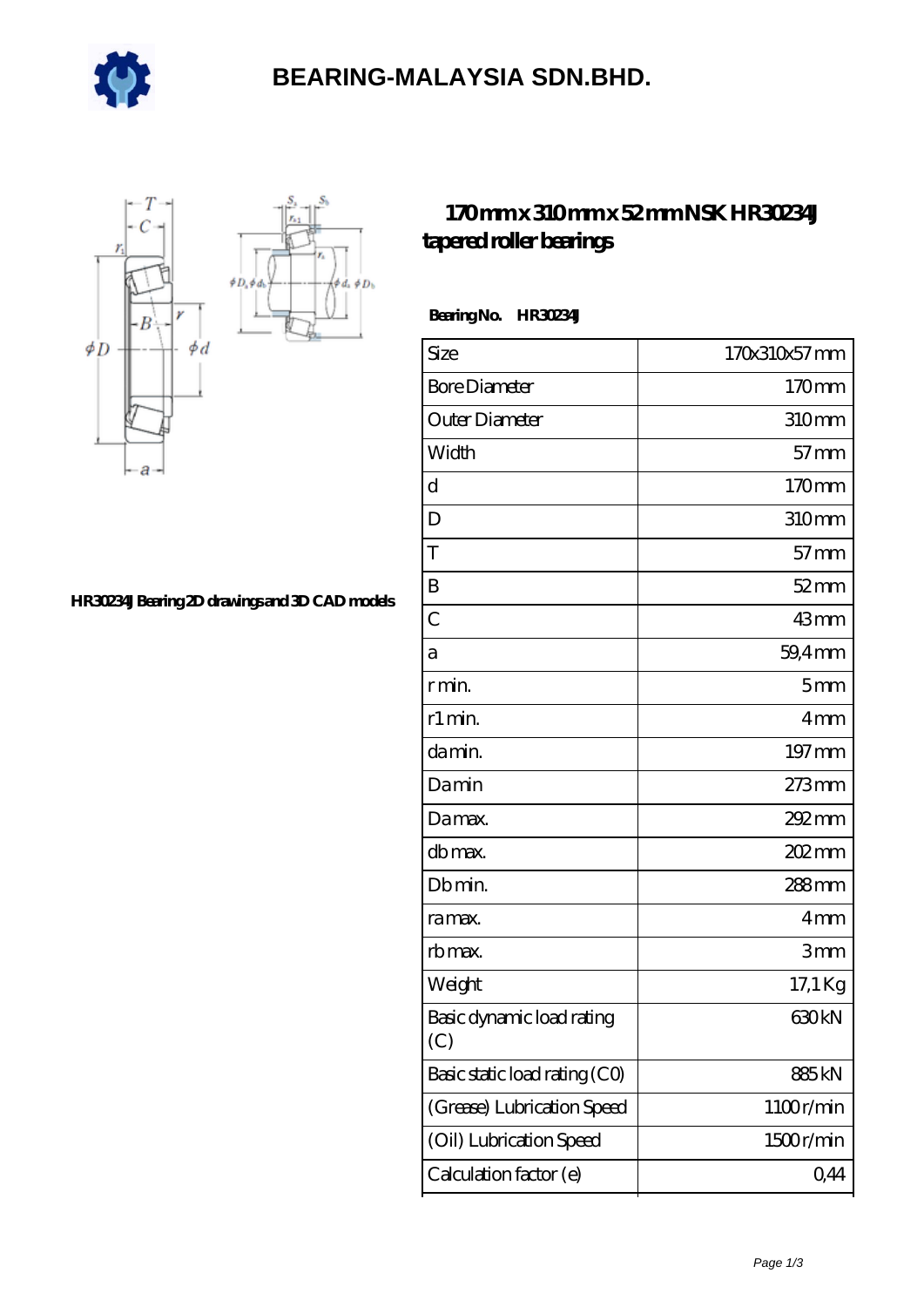

# **BEARING-MALAYSIA SDN.BHD.**

| Calculation factor (YO) | 0,76           |
|-------------------------|----------------|
| LangID                  | 1              |
| outer r                 | 4              |
| D                       | 310            |
| TC-BET22                | 0              |
| TC-BET21                | $\overline{4}$ |
| TC-BET23                | 0              |
| inner r                 | 5              |
| mass                    | 29.2           |
| GRS rpm                 | 1100           |
| $D_b$                   | 288            |
| Cr                      | 64000          |
| TC-RA                   | 51068          |
| DE                      | 274953         |
| T-ALP23                 | 40             |
| db                      | 202            |
| T-ALP22                 | $\infty$       |
| Prod_Type3              | TRBSR_MD_A     |
| da                      | 197            |
| <b>T-ALP21</b>          | 32             |
| Iso                     | 4GB            |
| ALPHA_                  | 16173          |
| SDM_                    | 241.109        |
| <b>SBRG</b>             | 2              |
| $D_a2$                  | 273            |
| hidYobi                 | HR30234J       |
| Y1                      | 1.4            |
| $D_a1$                  | 292            |
| $B_{-}$                 | 52             |
| hidTable                | ecat_NSTPRM    |
| Oil rpm                 | 1500           |
| CQr                     | 9000           |
|                         |                |